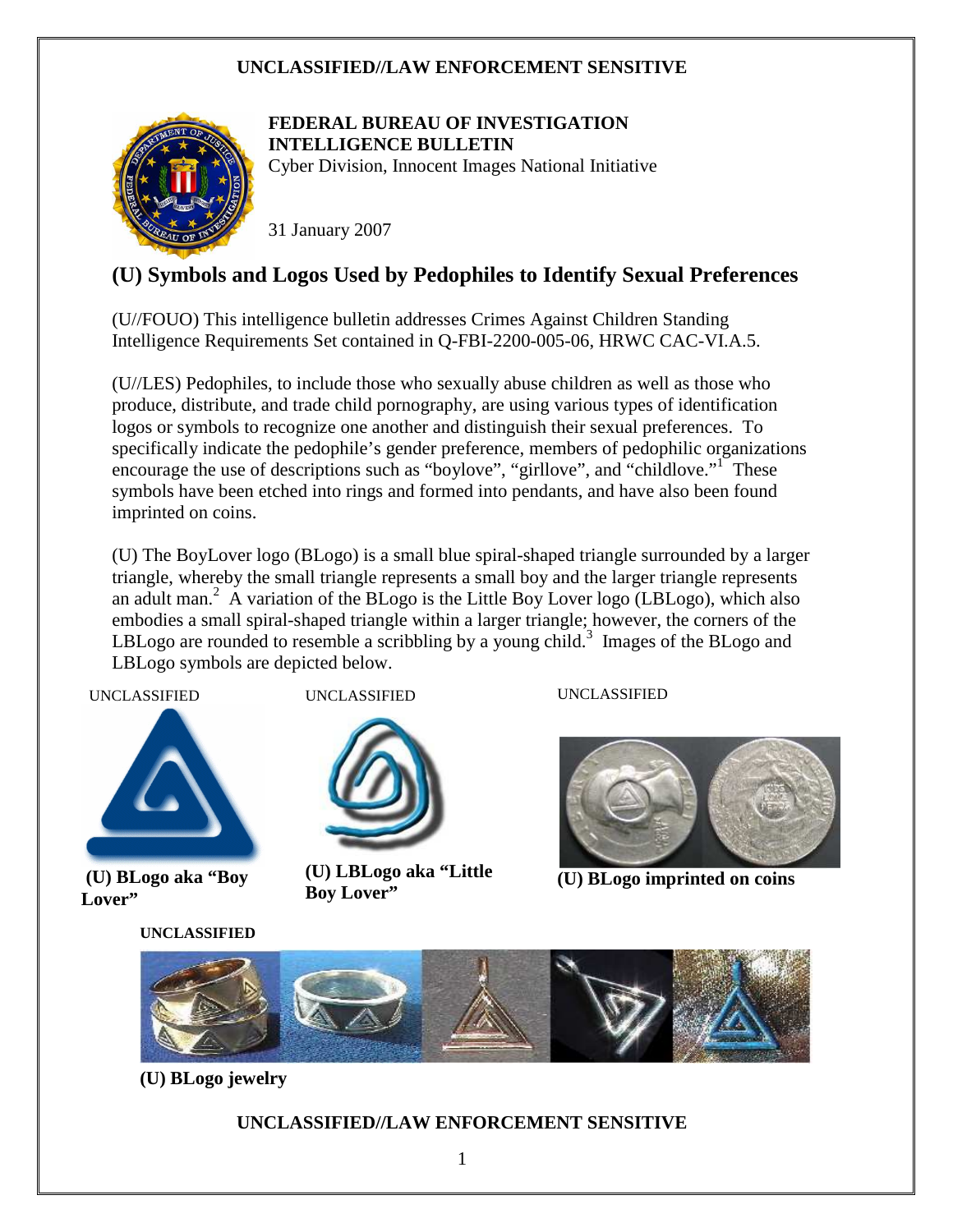(U) The GirlLover logo (GLogo) depicted below is a small heart surrounded by a larger heart, which symbolizes a relationship between an adult male or female and minor girl.





**(U) GLogo Pendant**

(U) The ChildLover logo (CLogo), as shown below, resembles a butterfly and represents non-preferential gender child abusers. The Childlove Online Media Activism Logo (CLOMAL), also represented below, is a general purpose logo used by individuals who use online media such as blogs and webcasts.<sup>4</sup>



UNCLASSIFIED



**(U) CLOMAL a.k.a. Childlove Online Media Activism** 

(U//LES) FBI investigations in several cities have uncovered several symbols used by pedophiles to proclaim their attraction to children. After a seizure of a subject's computer in connection with an Innocent Images case in the Jacksonville Division, a Computer Analysis Response Team forensic examiner came across an unfamiliar symbol that was integrated into a Web site banner named "ATBOYS.COM, where the "A" in "ATBOYS" was actually the BoyLove symbol and written as follows: **ATBOYS.com.** It was further determined that "ATBOYS" is an acronym for Attracted  $\overline{To}$  Boys.<sup>5</sup> These pedophilia symbols also appear on Web sites such as one of the banners advertised on www.boylover.net, shown below.<sup>6</sup>



**(U) Boylover.net banner**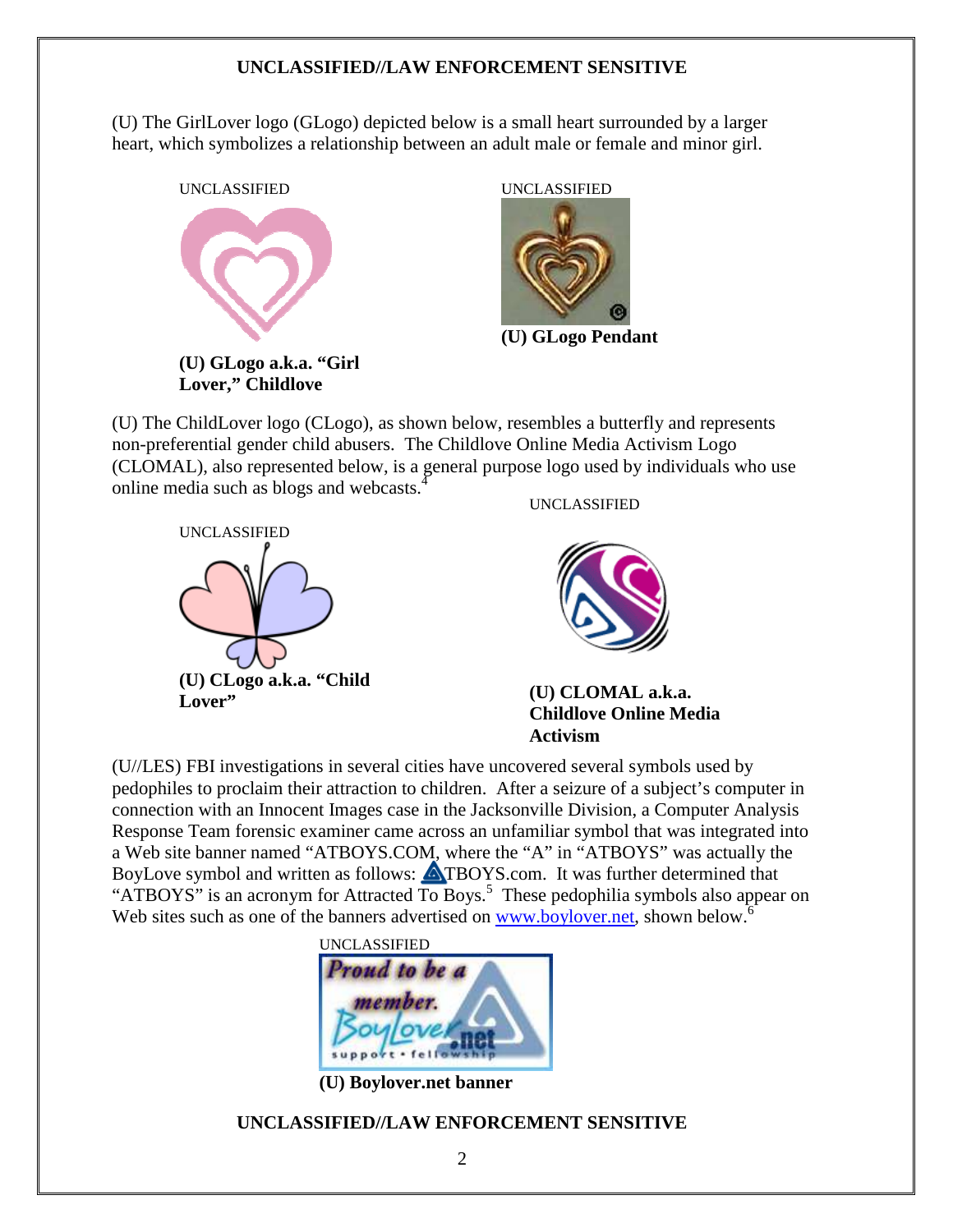(U//LES) In another incident, FBI Sacramento was alerted by the California Department of Justice about an unusual marking on a coin. Research of the marking concluded that the BoyLover logo (BLogo) was imprinted on the front of the coin, and the phrase "Kids Love Pedos" was engraved on the back of the coin.<sup>7</sup> (Coins depicting the BLogo are pictured on *page one.)* The appearance of the BLogo on coins is another method used by pedophiles to announce their sexual preferences.

(U) Pedophilia symbols on jewelry, coins, Web sites and other effects are indicative of advertisement methods used by child sexual predators to promote their cause. Pedophile activists advocate for the social acceptance of sexual relationships between adults and children. These organizations seek to decriminalize sexual relationships between adults and children and to legalize child pornography based on their belief that children have the ability to consent to sexual acts.

(U//LES) Identical or similar jewelry and symbols as described in this intelligence bulletin should raise suspicion of possible pedophilia activity when found during searches. Investigators should also be attentive to pedophilia symbols advertised on Web sites. During examinations of computer files, investigators should be conscious of subjects who try to conceal child pornography by labeling them with symbols instead of the typical suggestive explicit names.

**(U) This Intelligence Bulletin was prepared by the FBI's Cyber Division, Innocent Images Unit. Please address all comments or questions to the Innocent Images Unit at 301-586-1613.**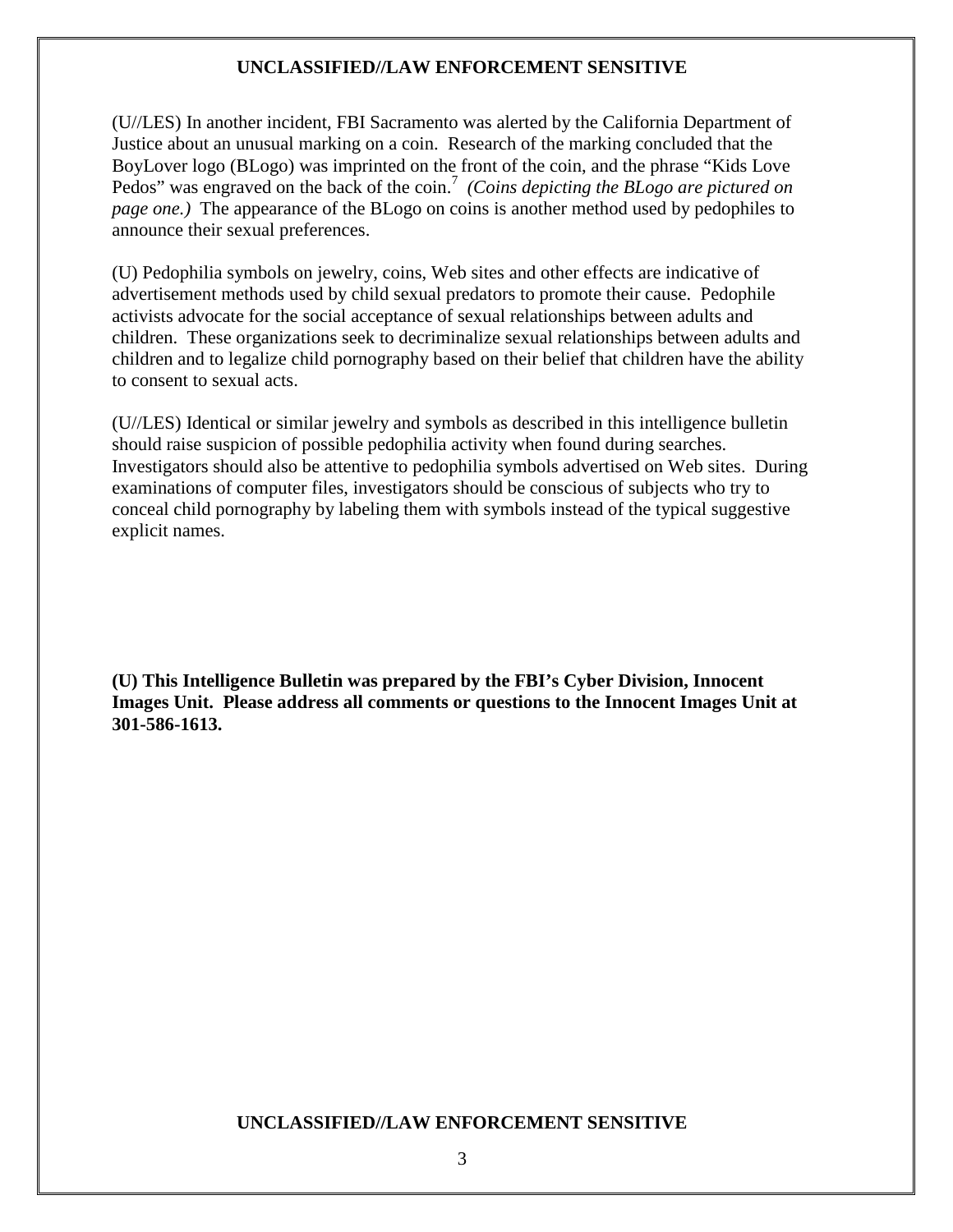#### Distribution

 Executive Assistant Director, National Security Branch Associate Executive Assistant Director, National Security Branch Assistant Director, Directorate of Intelligence Assistant Director, Counterintelligence Division Assistant Director, Counterterrorism Division Assistant Director, Criminal Investigative Division Assistant Director, Cyber Division Deputy Assistant Director, Directorate of Intelligence Section Chief, Information Sharing and Analysis Section (ISAS), CyD SAC/ASACs All Field Offices LEO FBI Intranet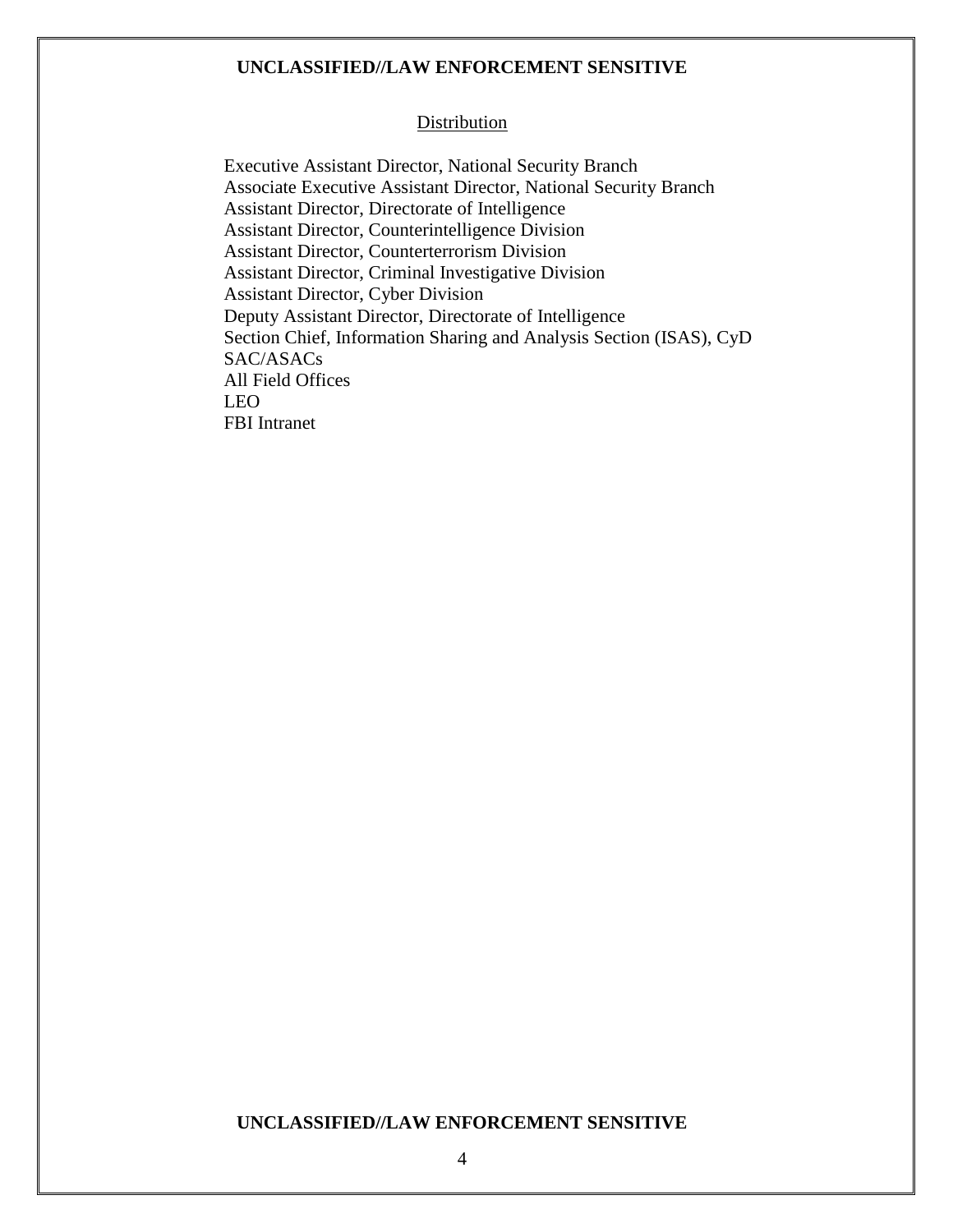# **FBI Customer Satisfaction Survey**

| <b>Return to:</b><br><b>Innocent Images Unit, Calverton, MD</b>                                                                                       |                                                                                                                                                                                                                                                  |
|-------------------------------------------------------------------------------------------------------------------------------------------------------|--------------------------------------------------------------------------------------------------------------------------------------------------------------------------------------------------------------------------------------------------|
| Marking instructions: Circle the<br>appropriate response accordingly.                                                                                 | Dear Customer:                                                                                                                                                                                                                                   |
| <b>Strongly Disagree</b><br>$\mathfrak{D}$<br>Disagree<br>3<br>Neither Agree or Disagree<br>4<br>Agree<br><b>Strongly Agree</b><br>N/A Not Applicable | Please take a moment to complete this survey and help<br>evaluate the quality and value of FBI products. Your<br>response will help us serve you more effectively and<br>efficiently in the future.<br>Thank you for cooperation and assistance. |

Product Title (U) Symbols and Logos Used by Pedophiles to Identify Sexual Preferences

|                                             | Product Date 31 January 2007 |                                     |  |
|---------------------------------------------|------------------------------|-------------------------------------|--|
| Customer                                    |                              |                                     |  |
| Intelligence Function/Investigative Program |                              | Innocent Images National Initiative |  |

| <b>Ouality</b> |                               |                |                |    |     |                                                                                                                   |
|----------------|-------------------------------|----------------|----------------|----|-----|-------------------------------------------------------------------------------------------------------------------|
|                | $\mathcal{L}$                 | 3              | 4              | 5  | N/A | This product was delivered within established deadlines.                                                          |
|                | $\mathcal{L}$                 | $\overline{3}$ | $\overline{4}$ | 5  | N/A | The product was timely and relevant to your mission, programs, priorities or<br>initiatives.                      |
|                | $\mathcal{L}$                 | $\mathcal{F}$  | 4              | -5 | N/A | The product was clear and logical in the presentation of information with<br>supported judgments and conclusions. |
|                | $\mathfrak{D}_{\mathfrak{p}}$ | 3              | 4              |    | N/A | The product is reliable <i>i.e.</i> , sources well documented and reputable.                                      |

| Value |  |   |                |   |     |                                                                                                                                                                                     |
|-------|--|---|----------------|---|-----|-------------------------------------------------------------------------------------------------------------------------------------------------------------------------------------|
|       |  | 3 | $\overline{4}$ | 5 | N/A | The product contributed to satisfying intelligence gaps or predicating cases<br>or intelligence operations, especially in previously unknown areas.                                 |
|       |  | 3 | $\overline{4}$ | 5 | N/A | The product resulted in change in investigative or intelligence priorities<br>and/or a shift from unaddressed to addressed work, or vice versa.                                     |
|       |  | 3 | 4              | 5 | N/A | The product resulted in more informed decisions concerning investigative or<br>intelligence initiatives and/or resource allocation.                                                 |
|       |  | 3 | 4              | 5 | N/A | The product identified new information associated with pending matters or<br>offered insights into information that could change the working premise in a<br>program or initiative. |